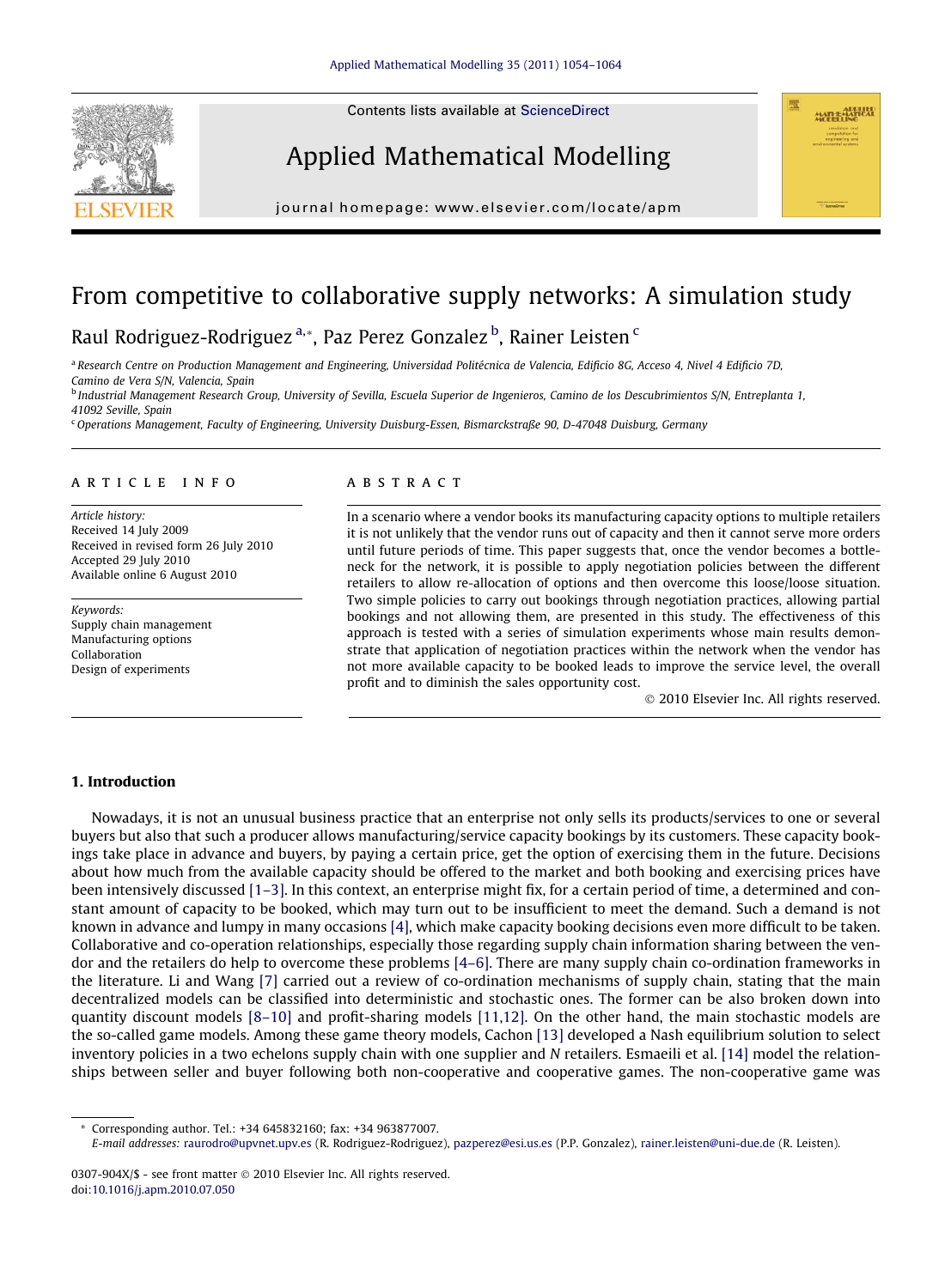based on the Stackelberg model considering separately the case when the seller is the leader (Seller-Stackelberg) and also when the buyer is the leader (Buyer-Stackelberg). Cai et al. [\[15\]](#page--1-0) studied how advanced strategies affect the interactions between the supply chain members, considering multiple buyers by introducing a demand function under uncertainty. Zhao et al. [\[16\]](#page--1-0), Bauso et al. [\[17\]](#page--1-0), Yang and Zhou [\[18\]](#page--1-0) and Nagarajan [\[19\]](#page--1-0) also developed game theory models applied to one single supply chain in order to improve co-ordination activities within the supply chain. From a supply chain optimization point of view, Silva et al. [\[20\]](#page--1-0) developed a supply chain ant colony optimization for modeling supply chain distributed actors. All the developed supply chain co-ordination frameworks aim to improve the whole supply chain performance and, extensively, the individual members' one. However, most of these frameworks were developed to be applied to one single supply chain dealing with win/win relationships. However, there is a special scenario that goes beyond this win/win supply chain/network relationships and that, initially, it is far more difficult to handle. This scenario is characterized by the situation when there are several supply chains competing for limited resources supplied from the same vendor, who therefore forms part of all these different supply chains at the same time. In this particular case, the relationships established between the different retailers are of a win/lost nature, as the common vendor has got limited capacity to be booked. If the vendor runs out of manufacturing capacity it becomes a bottleneck that automatically rejects all further order bookings it receives. This would be a lose/lose situation for both the vendor and the retailers, as the former assumes an opportunity cost and the latter has to wait until the next period of time when the vendor will have again available capacity to be booked. In this point, the situation could drift away to become an indirect win/win one, with the vendor playing a broker role with the different retailers, trying to re-allocate capacity already booked to others vendors of the network to serve an actual order. Then, if the vendor succeeds in such a negotiation process, a money transfer will be made from the buyer–retailer to the seller–retailer passing through the vendor, who will get a commission of the price paid from the buyer–retailer to the seller–retailer for giving up its booked options.

It is important to point out that such a negotiation process takes place before the real demand occurs and that this paper will deal only with booking options and not considering the case when the real demand is known and then the retailers may want to exercise their options. Then, the results of the study pretend to provide some light to the task of whether negotiation process in this context, before the demand is known and decisions to be made under a higher degree of uncertainty, will outcome higher profits for both the vendor and the overall network or not.

Fig. 1 illustrates the vendor–retailers relationships lifecycle in function of the vendor's amount of available capacity and the vendor's/network overall profit. The following three main trams regarding the type of relationship between the vendor and the retailers can be identified (see Fig. 1):

- A. Win/win relationship. The vendor's/network overall profit increases while there is enough capacity to be booked by the different retailers. In this case, the retailers pay to the vendor for booking its capacity.
- B. Lose/lose relationship. When the vendor has booked all its available capacity to the different retailers the vendor's/network overall profit decreases to zero.
- C. Indirect win/win relationship. The vendor's/network overall profit increases as a consequence of capacity re-allocation activities through negotiation processes between retailers and managed by the vendor. In this situation, the vendor makes certain profit as a consequence of playing the broker role and, similarly, there is a transfer of money between the different retailers that results in an increment of the vendor's/network overall profit.

Fig. 1 is illustrative and it aims to provide a graphical overview of the relationships that take place in this network and to situate the point where, depending of whether negotiation processes take place between the vendor and some retailers or not, the vendor's/network overall profit will increase or not. Such a point is represented in Fig. 1 with the name of ''decision point".

Then, from such a ''decision point", if negotiations processes take place and capacity relocation is made, then the situation represented in Fig. 1 by C will come up; otherwise, the situation represented by B is achieved.



Fig. 1. Vendor–retailers relationships life cycle.